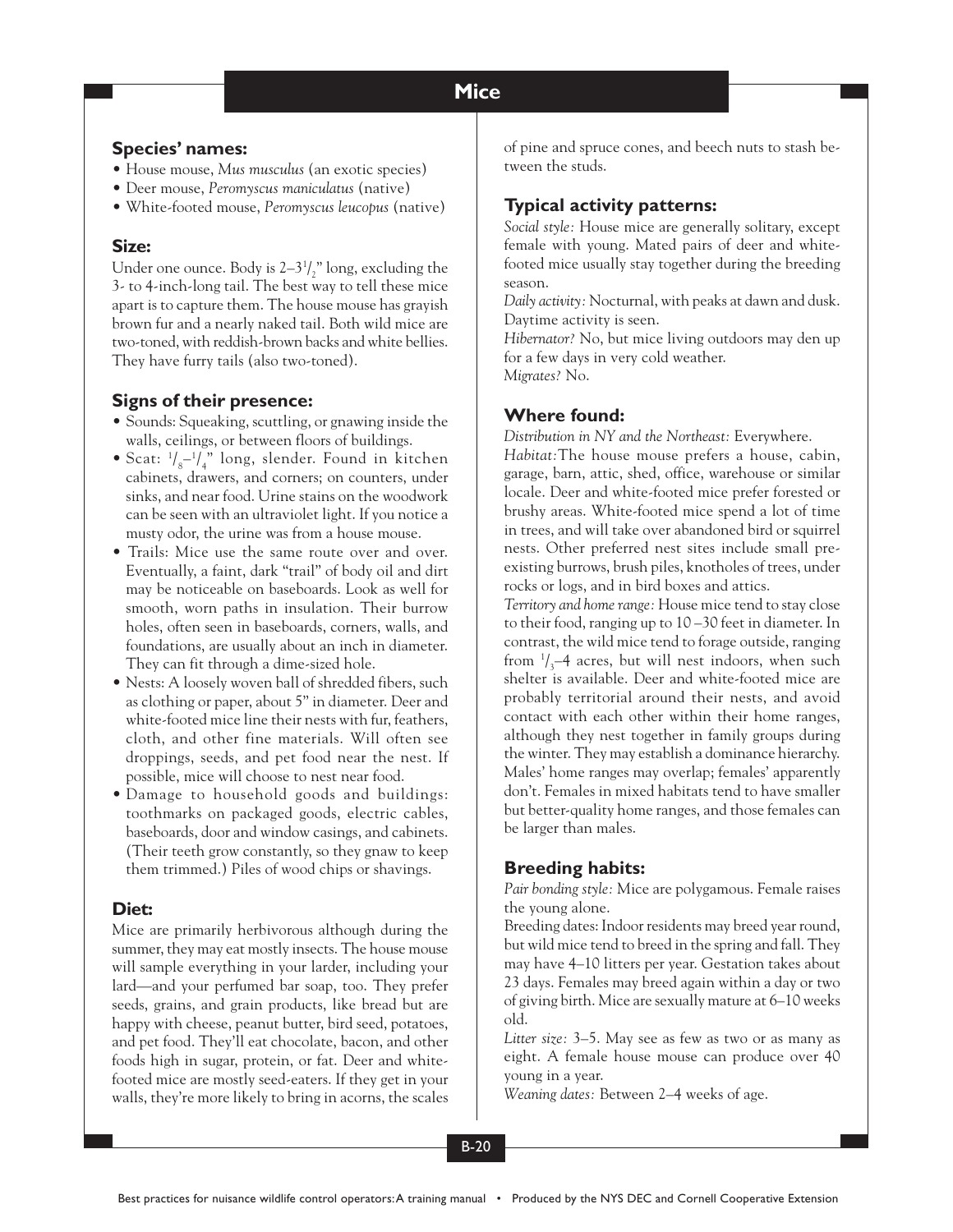### **Mice**

*Amount of time young remain with parents beyond weaning date:* not long!

## **Common nuisance situations:**

*Time of year:* Any time of year.

*What are they doing?*

- Mice can damage buildings and household goods as they seek food and nest sites. They'll gnaw through or foul woodwork, aluminum siding, sheetrock, insulation, plastic food containers (including garbage cans), papers, packaged goods, clothing, mattresses, furniture, even lead or copper pipes. Indoors, they nest in walls, kitchen cabinets, attics, basements, garages, sheds, barns, under appliances. Outdoors, they'll nest in thick vegetation, wood or rock piles, and junk.
- Their nests might block a vent, causing a fire hazard.
- They also chew on wires, which in addition to creating a fire hazard, could also short-circuit electrical systems, causing failures of alarm systems or refrigeration.
- Mice eat many human foods but prefer seeds and cereal grains. In barns and outbuildings, they get into stored grains, corn, feeds, and seeds. They'll raid bird feeders and pet dishes. They damage much more than they eat because they tend to nibble and discard foods.
- Scurry about at night. The noise may drive you and your pets to distraction.
- May dig up recently planted seeds in home gardens, agricultural fields, and areas that were supposed to be reforested.
- Contaminate stored foods, especially grains. They ruin a good chunk of the world's food supply.
- Foul items stored in warehouses, museums, libraries, and other sites.
- Disease risks—among the possibilities are *all three species:* Lyme disease, salmonellosis (food poisoning), leptospirosis (Weil's disease), typhus, rat bite fever, ringworm, tapeworms *deer and white-footed mice:* hantavirus pulmonary syndrome

*house mouse:* lymphocytic choriomeningitis (LCM) virus, rickettsial pox

## **Legal status in New York:**

Unprotected.

### **Best practices**

The best way to deal with a mouse infestation is to clean up, get rid of the mice, and keep them from finding a way back in. Keep three words in mind: sanitation; eviction; and exile.

*Safety tips (for contact with mice, their droppings, urine, or nest materials)*

- Wear rubber gloves and a proper respirator.
- Ventilate the area, if possible.
- Don't stir up dust by vacuuming or sweeping. The dust could contain hantaviruses, LCM virus, or other airborne disease organisms.
- Instead, thoroughly wet the materials with a 10% bleach solution (1 part bleach in 9 parts water) or household disinfectant. Wipe up with a damp sponge.
- Spray dead mice and their nests with disinfectant, then double-bag for disposal.
- Disinfect toys, silverware, or other items that may have been fouled. Throw away any contaminated foods, drinks, napkins, paper plates, or cups.
- For more information, refer to chapter four and the resource list.

*Remove artificial food sources (garbage, compost, bird seed, pet food):*

- Store food, birdseed, pet food, garbage, compost, and recyclables in metal, glass, ceramic, or heavy-duty plastic containers.
- Promptly clean up spills and crumbs.
- Feed pets at scheduled times, and then put unfinished food in the refrigerator. (Relax, with a proper trapping and exclusion program, you won't have to do this too long).
- Keep the area around bird feeders clean, especially of spills underneath the feeder.
- Clean garbage cans, dumpsters, and garbage chutes regularly. Screen dumpster drainage holes with hardware cloth.
- Elevate compost heaps or enclose with  $\frac{1}{4}$ -inch hardware cloth or welded wire mesh.

*Remove their nesting sites:*

- Keep stored items off the floor and away from walls. In a warehouse, paint a 12" white band on the floor all the way around the room to make inspections easier, and to remind people to keep items away from the walls.
- Reduce clutter and remove cardboard boxes.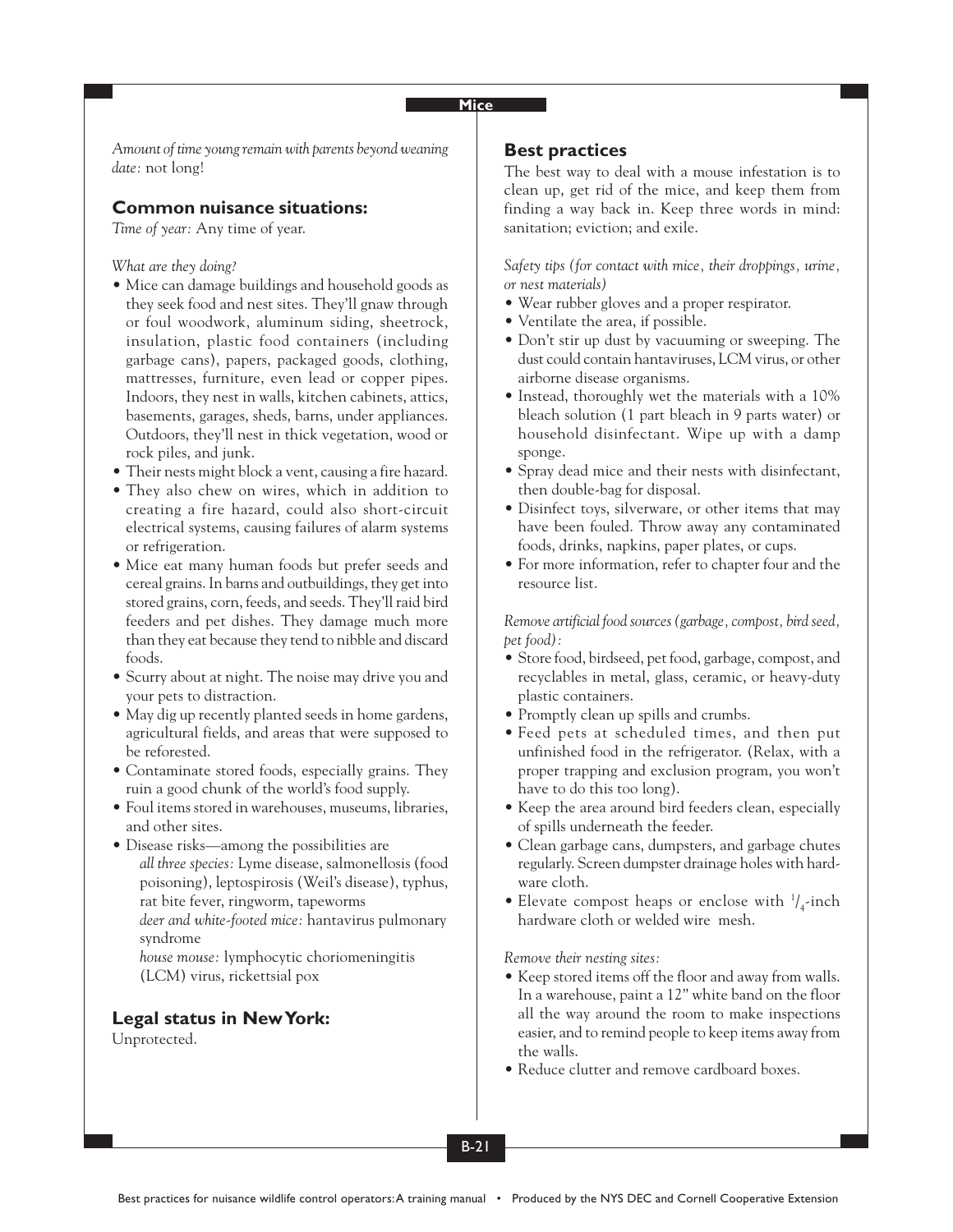### **Mice**

- Move firewood, debris piles, and garbage cans away from the house.
- Maintain a foot-wide gravel border around the foundation that's free of vegetation (best), or keep the foundation plantings well trimmed. Don't stack anything (such as firewood) against the foundation.

*Prevent entry into building:*

- Close the door! (Use screen doors.)
- Install door sweeps and weather-stripping (garages, too).
- Repair holes in walls and screens. Poke steel wool, wire mesh, or flexible aluminum "gutter guard" into holes then caulk, or spray expanding foam (such as Great Stuff®) over it to strengthen the barrier.
- Plug gaps around water, gas, and heating pipes, heat registers, air ducts, electrical chases, and false ceilings with latex caulk.
- For large holes around pipes, use galvanized metal pipe chase covers, sheet metal plates, mortar, plaster of paris, or cement.
- Seal openings beneath and behind sinks, stoves, and dishwashers with latex caulk.
- Check vents (sewer, stove, clothes dryers, roof, ridgeline, soffit, furnace ducts, attic fans). If it's damaged or dicey, replace the vent with an animal-proof design, or screen it with  $\frac{1}{4}$ " hardware cloth. End caps on ridge vents may loosen, providing access to the attic. Soffit vents are best protected with metal louvers.
- White-footed and deer mice are excellent climbers. They will often enter buildings through holes in the roof, even on two- or three-story buildings. Inspect thoroughly.

*Protect valuable trees and shrubs:*

- Commercial tree wrap or hardware cloth will protect young trees.
- Plant seedlings instead of seed.

# **Trapping strategies:**

The house mouse is an exotic species, so please do not release any into the wild (chapter two explains why). Deer and white-footed mice, which are native to New York, can be live-trapped and released. If their entry points have been sealed they shouldn't be able to get back inside the building.

• To increase your success, trap intensively for several days. More is better.

• Place the traps in their runways, in corners, near food sources, nests, or holes—whereever the mice are most active. You may be able to lift some ceiling tiles to place traps in a dropped ceiling. Set traps at night, when mice are most active and check them in the morning.

#### *Live traps:*

- Various models of small cage and box traps, such as Sherman traps.
- Multiple-capture traps, that shunt them into a holding compartment.
- Set live traps parallel to the wall.

#### *Lethal traps:*

•The familiar mouse trap is a type of body-gripping trap called a "snap-back trap." There are many designs.



• The Quick Kill Mouse Trap made by Victor has a lid over the bait cup. Only animals that are motivated to seek the bait will lift that lid—and that's what fires the trap (the "lid" is actually the trigger). This means that an animal can accidentally step on the lid without setting off the trap.

There's another advantage to this design. The bait cup is located to position the mouse in the perfect strike position. So this trap is both more selective and more effective than the traditional mouse trap. It also has a safety catch and will not fire if it's picked up.



• Other snap-back traps have expanded "triggers" (properly, it would be called the "pan") or a clothespin design (shown). These features make the traps easier to set than traditional mouse traps.

- Place traps right against the wall, every 5–6 feet.
- Set snap traps in pairs. This is much more effective. Two sets work well:
	- Side-by-side, perpendicular to the wall, with the trigger snapping towards the wall
	- Parallel to the wall, with the triggers snapping to the outside (not into the center)
- Traps may be attached to rafters with nails, or to pipes with wire or "Velcro" strips.
- Bait with peanut butter, bacon, dried fruit, nutmeat, chocolate candy. Or tie a cotton ball to the trigger (it's enticing nesting material).

B-22